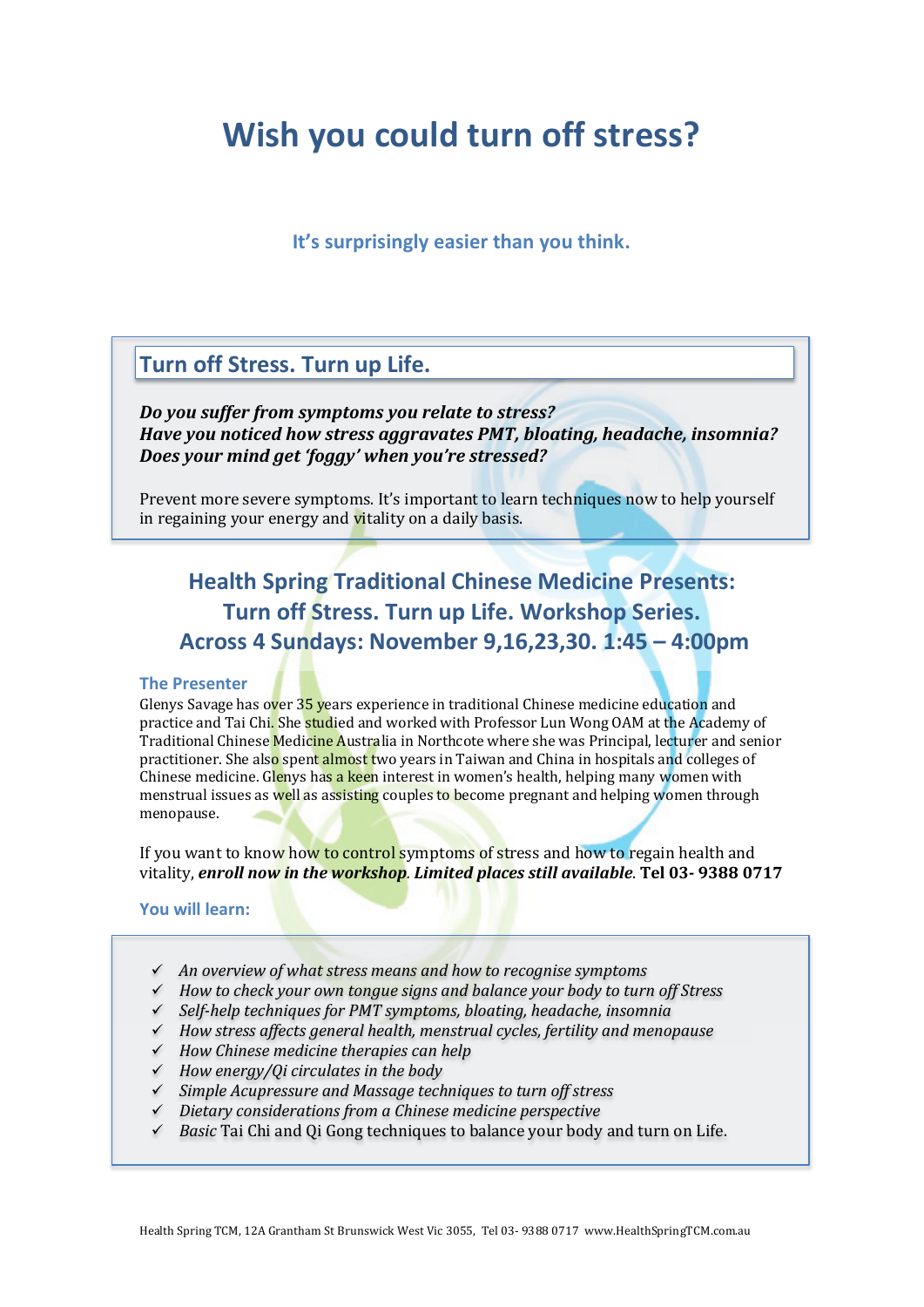### **Topics covered:**

- $\checkmark$  How stress and imbalances affect your menstrual flow and cycle
- $\checkmark$  Stress and period pain, clotting, irregularity, PMT
- $\checkmark$  Important considerations for fertility
- $\checkmark$  Menopause preparation and adjusting
- $\checkmark$  Digestive issues
- $\checkmark$  How you can adjust your diet to help
- $\checkmark$  Techniques to help you sleep better
- $\checkmark$  Self massage for headaches, pain, insomnia and other symptoms
- $\checkmark$  Am I Yin or Yang? Discover 'what you are' in terms of Chinese medicine
- $\checkmark$  How Q i or energy moves in the body
- $\checkmark$  Relationships between the organs, sense organs, emotions and food flavours
- $\checkmark$  General Qi gong breathing exercises
- $\checkmark$  Common herbs to detox, clear heat, move circulation and eliminate stress
- $\checkmark$  Home remedy recipes.
- $\checkmark$  Women's kidney Qi health, fertility and sex
- $\checkmark$  The female 7 year cycle of development and change
- $\checkmark$  Main causes of ill health
- $\checkmark$  Case studies
- $\checkmark$  And many more!

*"The clock is running. Make the most of today. Time waits for no one. Yesterday is history. Tomorrow is a mystery. Today is a gift. That's why it is called the present." (Saying attributed to Eleanor Roosevelt and others.)*

> **Take control of your health now. Turn off Stress. Turn up Life.**

## **Turn off Stress. Turn up Life. Workshop Details:**

Four workshops for 2014, Location: Brunswick Sundays, 9th, 16th, 23rd,30th Nov. 1.45 - 4.00pm.

Early Bird: Enroll by 24<sup>th</sup> October, \$147 **Regular:** From 25th Oct – 9th Nov, \$197

*Note: Price includes attendance to all 4 workshops!.*

*Enroll Now!. Limited places still available*. **Tel 9388 0717**

Health Spring TCM, 12A Grantham St Brunswick West Vic 3055, Tel 03- 9388 0717 www.HealthSpringTCM.com.au